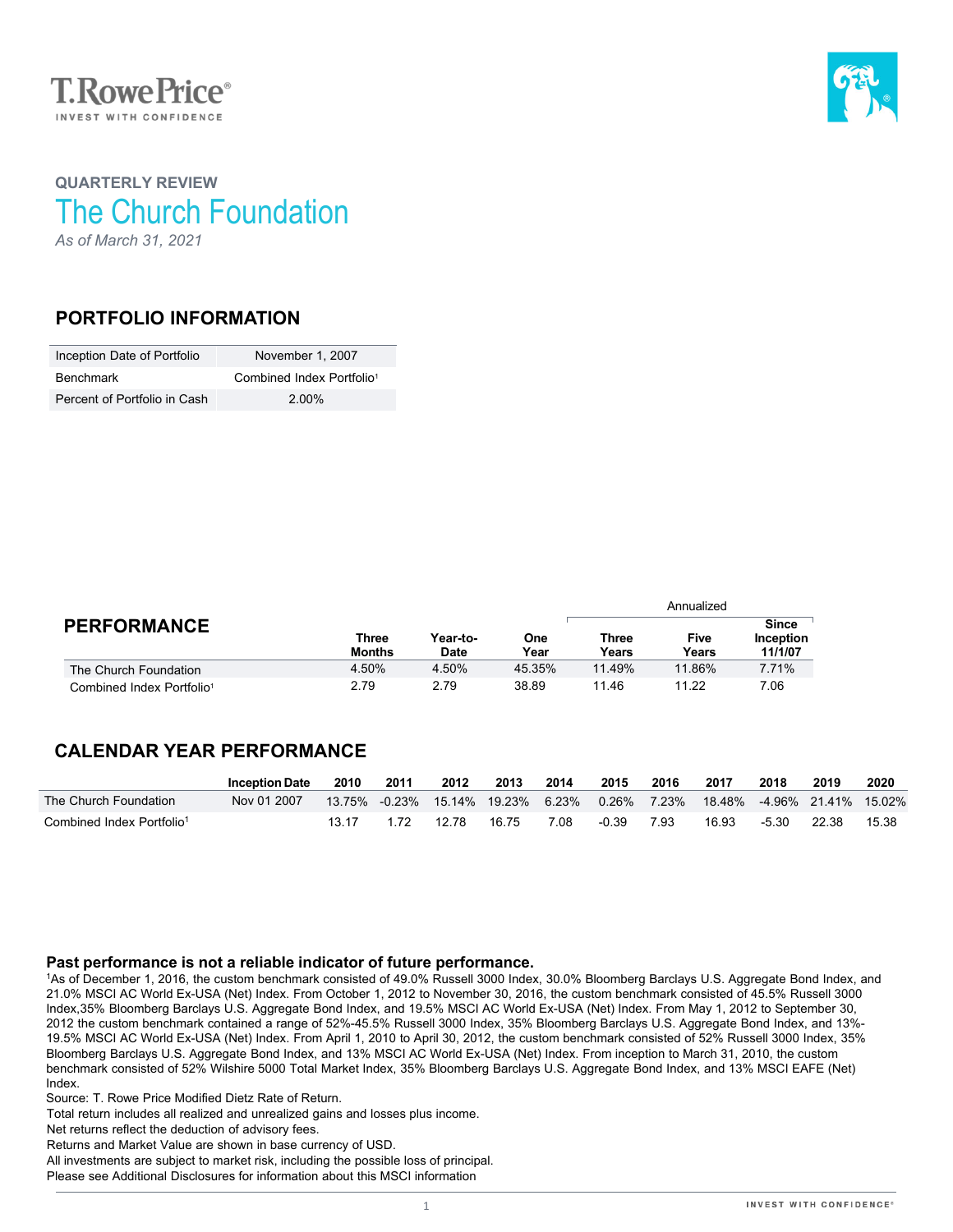# **ASSET DIVERSIFICATION**

### **ASSET DIVERSIFICATION**



#### **MARKET VALUE**

As of March 31, 2021

| <b>U.S. Equity</b>                        |         |
|-------------------------------------------|---------|
| Institutional Large-Cap Growth Fund       | 18.9%   |
| Institutional Large-Cap Value Fund        | 20.5    |
| Institutional Mid-Cap Equity Growth Fund  | 1.5     |
| Mid-Cap Value Fund - I Class              | 1.5     |
| Institutional Small-Cap Stock Fund        | 5.0     |
| Total                                     | 47.5%   |
| Non-U.S. Equity                           |         |
| International Stock Fund - I Class        | 8.7%    |
| International Value Equity Fund - I Class | 9.0     |
| Emerging Markets Stock Fund - I Class     | 3.0     |
| Total                                     | 20.7%   |
| <b>Real Assets Equity</b>                 |         |
| Real Assets Fund - I Class                | 1.9%    |
| Total                                     | 1.9%    |
| <b>Fixed Income</b>                       |         |
| <b>Total Return Fund</b>                  | 28.0%   |
| Total                                     | 28.0%   |
| <b>Reserves</b>                           |         |
| U.S. Treasury Money Fund                  | 2.0%    |
| Federal Gov't Oblig.                      | $0.0\%$ |
| Total                                     | 2.0%    |

**Total Allocation 100.0**

## **Target Asset Allocation History**



Numbers may not total 100% due to rounding.

Underlying allocation figures are shown gross of fees. Returns would be lower as a result of the deduction of such fees.

**This material is solely for the exclusive use of the Church Foundation as per their request. Not for further distribution.** All material presented is compiled from sources believed to be reliable and current, but accuracy cannot be guaranteed. This is not to be construed as an offer to buy or sell any financial instruments and should not be relied upon as the sole factor in an investment making decision. As with all investments, there are associated inherent risks.

Fixed Income 30.0 30.5 30.0 27.9 30.0 26.5 29.5 30.8 30.8 30.3 30.0 32.0 31.8 31.5

Please see Additional Disclosures for information about this MSCI information

2